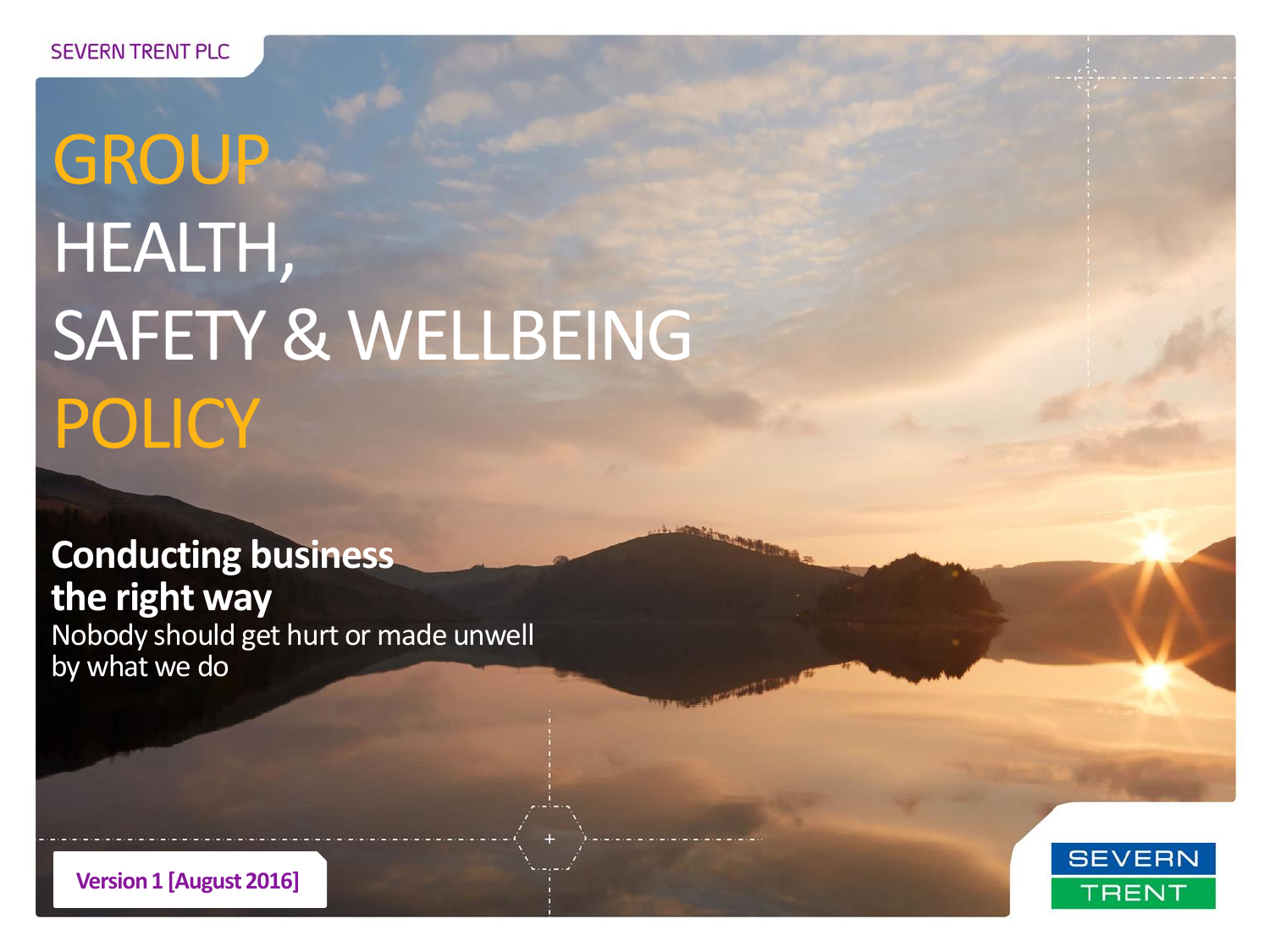## **CONDUCTING BUSINESS THE RIGHT WAY**

#### **Our Values, Doing the Right Thing and Group Policies**

Our purpose is to serve our communities and build a lasting water legacy. Our vision is to be the most trusted water company. Our Values, our Doing the Right Thing code and our Group Policies are the foundation for how we operate to achieve our purpose and to become the most trusted water company. They help us to make the right decisions, and provide guidance where needed.

Creating an awesome company is one of our Core Values, and we must never compromise it.

#### **Your Commitment to this Policy**

- **T**o conduct yourself with Integrity and comply with the law
- **R**ecognise that your decisions have an impact on others have high standards
- **U**nequivocally expect responsible and ethical decisions from others
- **S**peak up if you observe behaviours that are not consistent with our Values
- **Tirelessly adhere to our Value of Acting with Integrity**

#### **Our values**

- We put our **customers first**
- We are **passionate** about what we do
- We act with **integrity**
- We protect our **environment**
- We are inspired to create an **awesome company**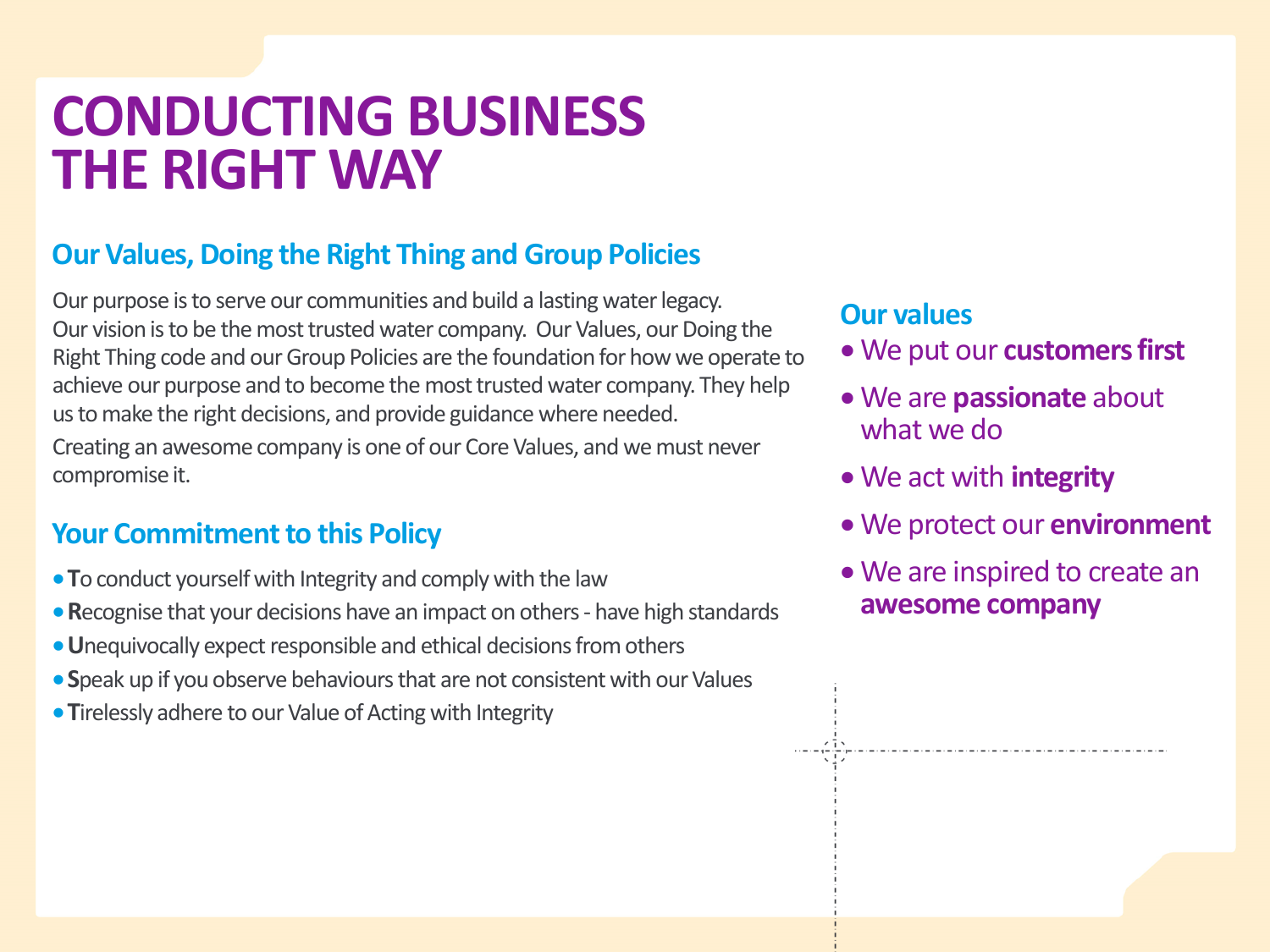# **INTRODUCTION**

#### **GOAL ZERO**

At Severn Trent, Health, Safety and Wellbeing is embedded within everything we do and is critical to the success of our business. Our vision is that 'no one gets hurt or is made unwell by what we do' and that's why we are committed to achieving Goal Zero. Protecting the health, safety and wellbeing of everyone we work with, including the communities in which we work, is one of our core responsibilities. We are committed to achieving an environment and culture which is incident free and we will continue to raise the standard of HSW in order to achieve our vision**.**  That's why we're committed to :

• Investing in the wellbeing of our colleagues to help them provide the best service they can; and

• Making sure that no-one, that's our colleagues, supply chain partners, customers and the communities we work within, are not hurt or made unwell by our work.

#### **Scope**

Our Group Health, Wellbeing & Safety Policy applies to you if you are employed by, or carry out work on behalf of Severn Trent Plc and extends to any Severn Trent group company, employees, contractors, temporary staff and agency workers.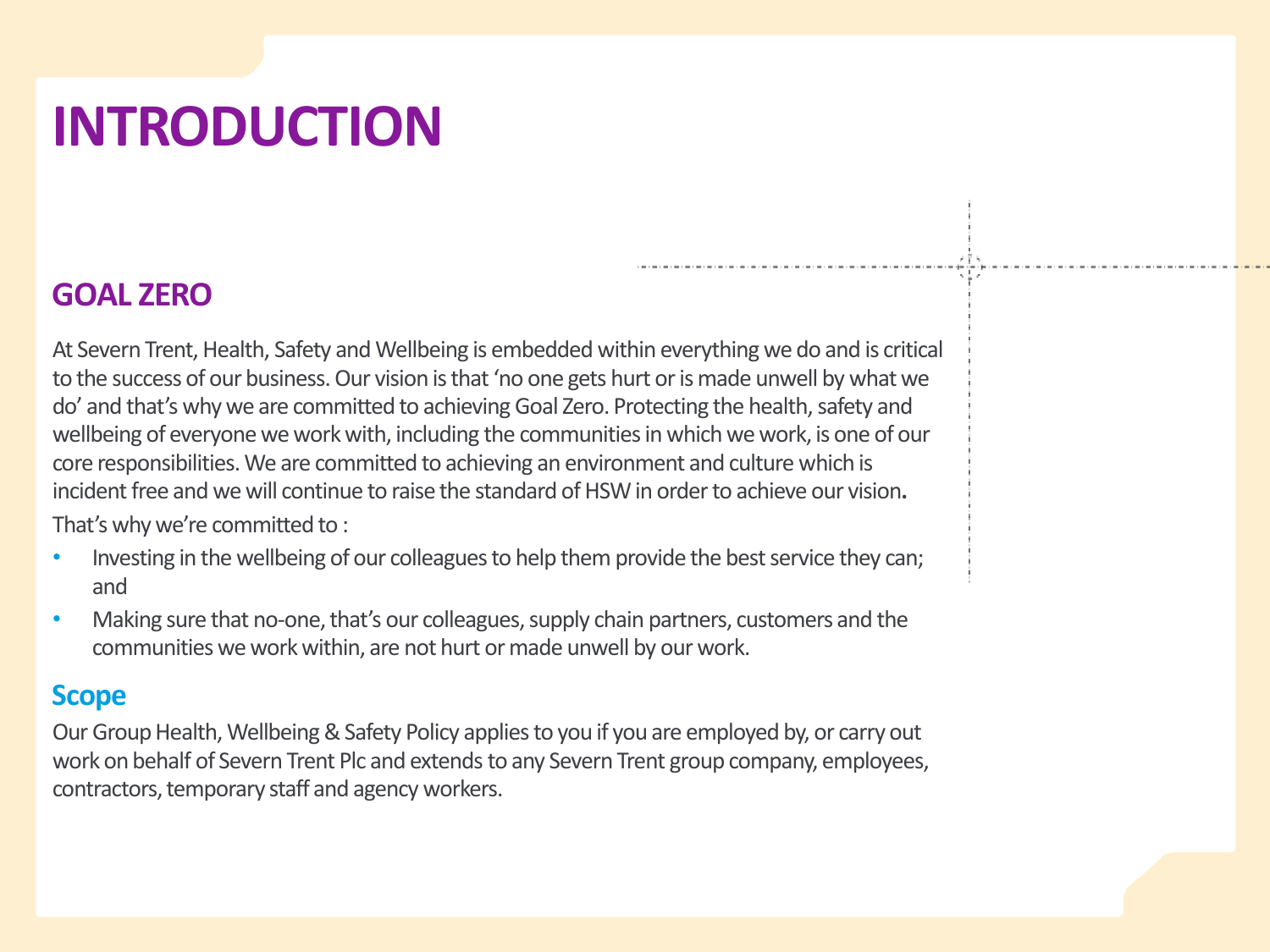## **POLICY**

#### **We will:**

- Maintain a health, safety and wellbeing strategy with clear goals, objectives and plans that will keep us focused on doing the right thing - keeping people safe and well, every single day;
- Understand our legislative requirements and ensure that we are compliant;
- Embed health, safety and wellbeing standards and processes that are straightforward so that people know what is expected of them;
- Demonstrate visible leadership, including setting a personal example, promoting best practice, encouraging and recognising anyone who contributes to the delivery of our vision;
- Create safe environments, safe systems and safe behaviours to ensure that no one gets hurt or is made unwell by what we do;
- Speak up if we believe the work environment or task is unsafe or if we see an unsafe act;
- Provide an occupational health and wellbeing programme that promotes the physical, social and mental wellbeing of employees;

 Ensure our suppliers and business partners meet our requirements, share lessons learned and work together in the pursuit of best practice;

<u>etymore manuscriptus manuscriptus</u>

- Openly and honestly report incidents and learn from them; and
- Continue to build on our successes and improve towards achieving zero incidents.

#### **Commitments:**

To fulfil these commitments across our company we will:

- Implement HSW Management Systems of which risk assessment is the cornerstone;
- Equip all our people with the necessary skills through the provision of information, instruction and training to enable them to contribute fully to our aims;
- Empower our people to work in a safe and healthy way; and
- Nurture a positive culture of holding each other accountable.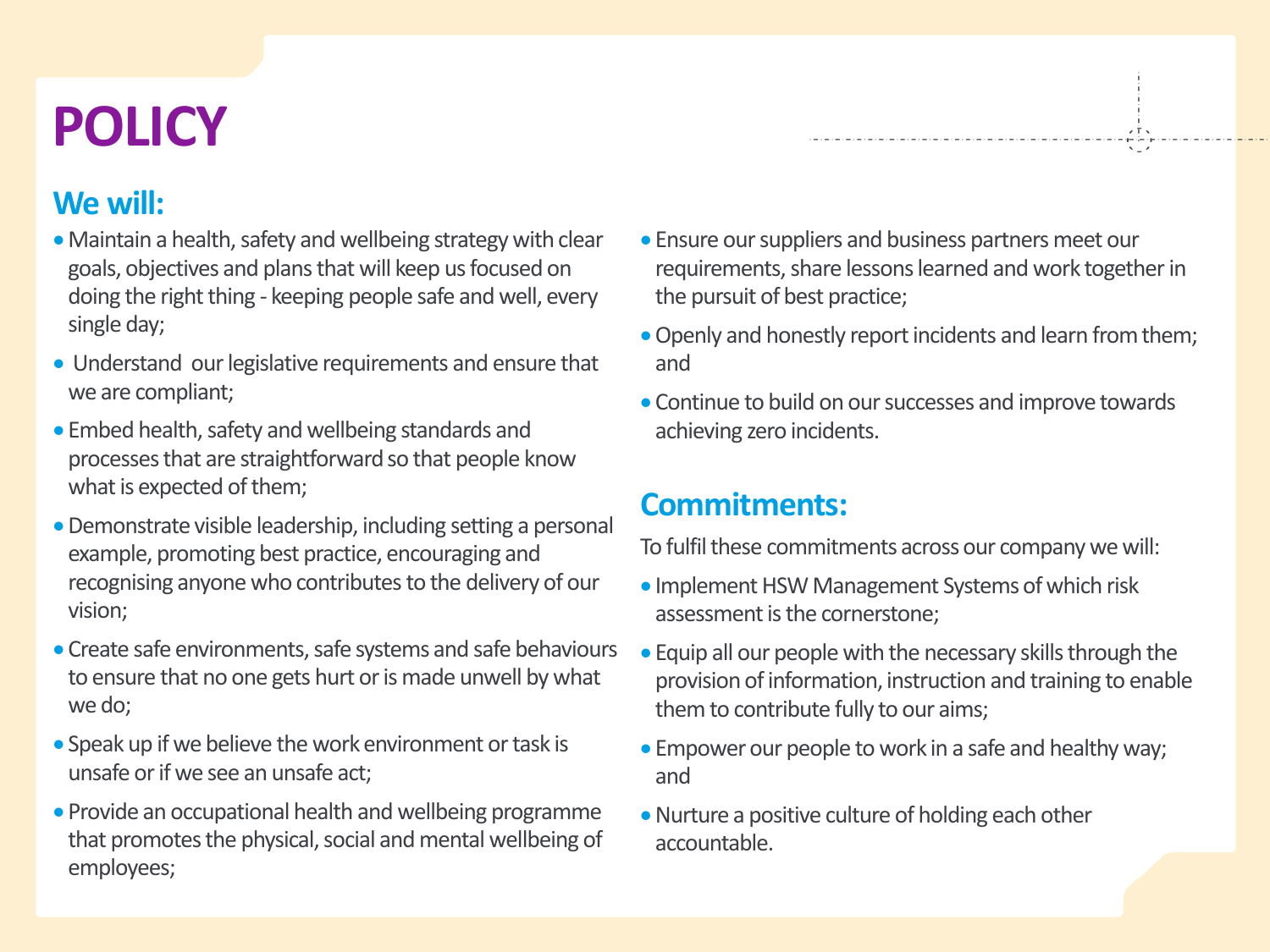## **RESPONSIBILITIES**

# DOING **THE** RIGHT THING

#### **Your Responsibility**

We are all responsible for creating a safe working environment. Health, Safety & Wellbeing is a responsibility shared by everyone, whether you undertake the task yourself or supervise the work of others. You need to consider and implement the commitments made in our Group Health, Safety & Wellbeing Policy when undertaking your work activities and decisions.

#### **Leaders**

Leaders are responsible for making proper arrangements within their business areas to ensure compliance with this Group Health, Safety & Wellbeing Policy.

#### **STEC**

The Severn Trent Executive Committee of the Severn Trent Plc Board provides regular oversight of this policy.